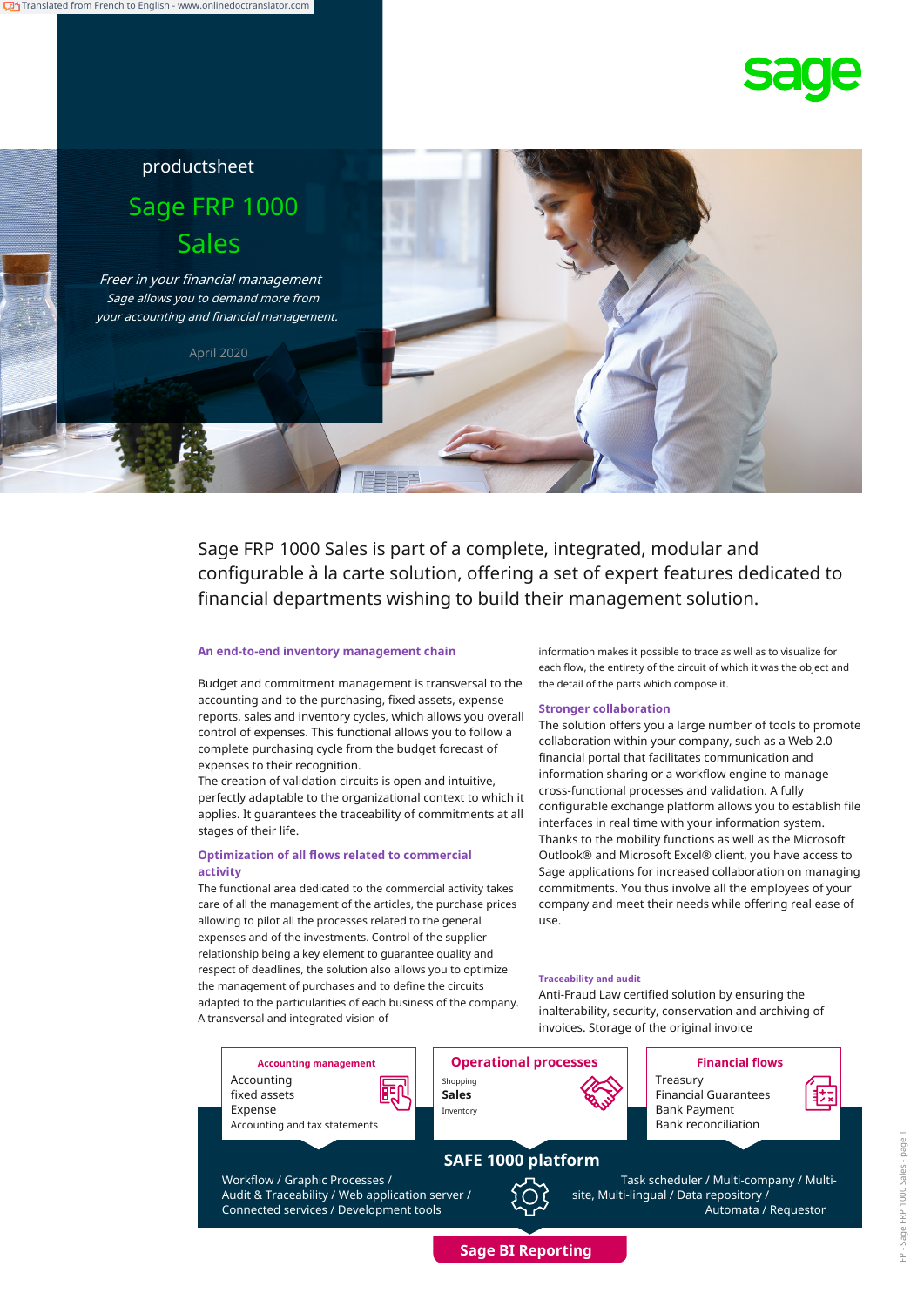#### The advantages of the offer

#### **Trust**

> Sage FRP 1000 Sales integrates the facilitating functions within the framework of the GDPR $(1)$ (General Data Protection Regulation)

#### **Dynamic management**

> of the supply chain

#### **Issuance and integration**

> electronic invoices thanks to the Sage eFacture platform

### Fonctionnalities

#### **General environment**

Multi-company, single or multi-base, multiestablishment, multi-currency, multi-role third party, intra-group flow management, multilingual management, personalized offices.

#### **A solution that reflects your business strategy**

Sage FRP 1000 Ventes offers dynamic management of customer channels. This solution notably allows multi-referencing, the creation of differentiated units for sale, the possibility of creating customer and product hierarchies.

For example, you have tools for designing elaborate pricing policies that you can refine through simulations. It is thus possible to manage promotional rates, multiple discounts and cascading discounts.

#### **An electronic invoice processing platform for**

**productivity gains** Through the Sage eFacture platform accessible as a connected service, you have a hosted invoice exchange solution that allows you to issue and/or integrate electronic invoices. Natively integrated into Sage solutions, it automates the flow of dematerialized invoices, in complete security and in compliance with legal requirements.

#### This service allows:

- > The registration of your companies in the Sage eFacture directory
- > Consultation of companies present in the Sage eFacture directory
- > The invitation of your third parties to exchange electronic invoices
- > Consultation of invoices online and traceability of exchanges
- > Downloading invoices and electronic orders received
- > Viewing and downloading attachments to electronic invoices
- > Issuance of electronic invoices
- > Printing, enveloping and mailing of invoices (optional)

#### **Decision-making environment**

> complete with performance indicators, management tools, dashboard library and ready-to-use reports

#### **Rate management**

> sales

#### **Subscription contract**

#### **Order management**

> and invoicing

- > Integration into accounting and commercial management of electronic invoices received
- > Electronic archiving with probative value for a period of 10 years

#### **Sales management**

Customer chain (order giver, third party delivered, third party invoiced, third party payer), multi-delivery address, management of carriers, customer hierarchies, combinatorial assignment of sales representatives according to different criteria (geographical sector, customer category, product category), circuits sales logistics: configuration of logistics stages, management of short circuits, assignment of a delivery circuit to a product, definition of stock allocation for each stage of a circuit, wizard for generating sales documents, automatic calculation delivery dates (according to preparation or delivery times, dispatch and reception schedules), management of returns and exchanges, management of transport costs, management of weights and volumes of the part, management of customer risk ( commercial, late payment,insolvency).

#### **Item management**

Commercial kits, services, billable costs, different management units in Purchase-Sales-Stocks, management of multi-referencing, management of associated documents (notice, photos, etc.), management of product hierarchies and underlying analyses, management of statistical categories, simulation of purchasing costs.

#### **Sale prices**

Promotional, qualitative, promotional and quantitative prices, management of percentage and value discounts, management of discount levels (98), management of discounts by nature (customer, customer category, product family, cross product family / customer category), management of prices in currencies, management of prices by coefficient, history of prices and discounts applied, duplication of prices, simulation of sales prices and cost prices by Incoterm.